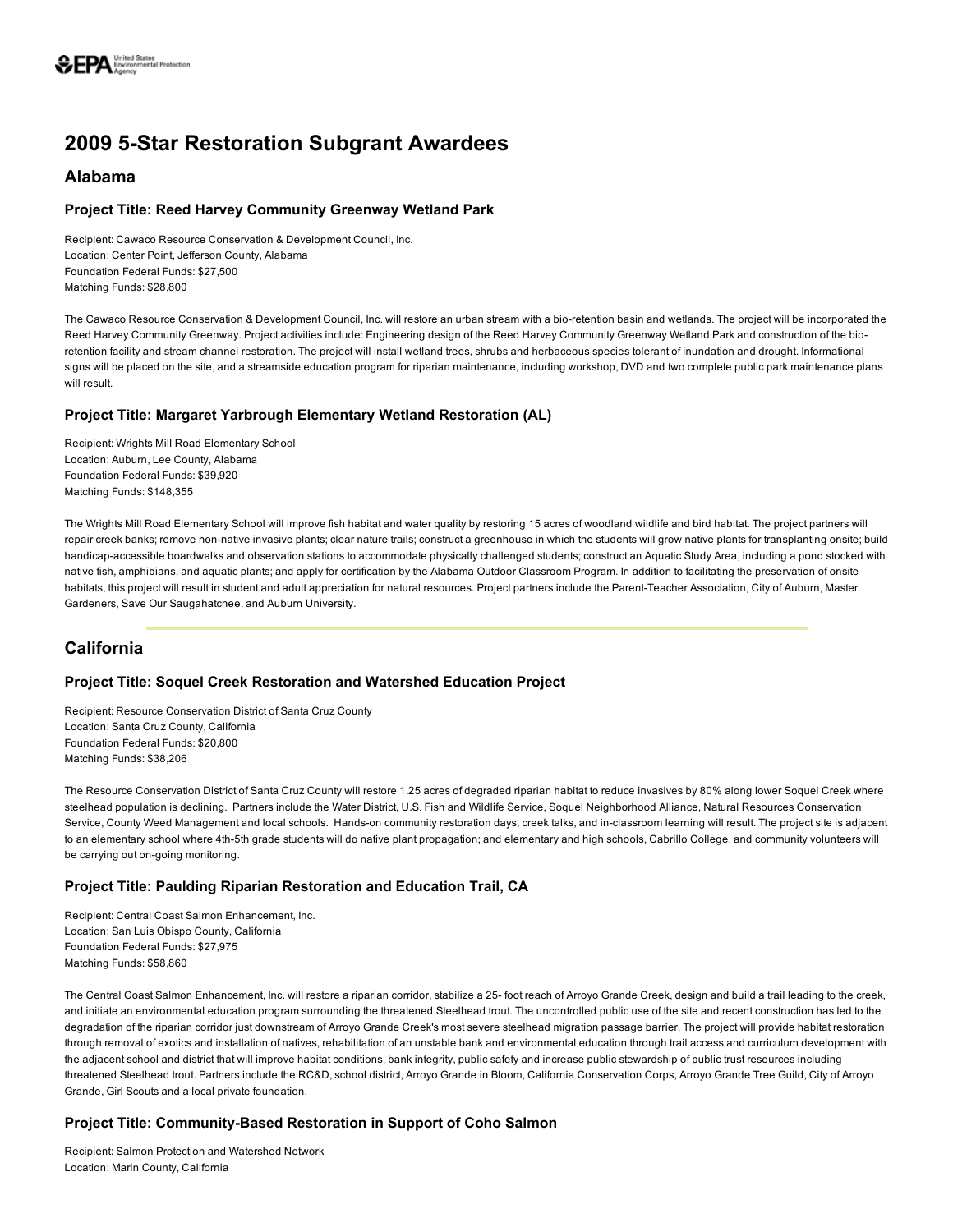Foundation Federal Funds: \$39,999 Matching Funds: \$85,000

The Community-Based Restoration in Support of Coho Salmon projects will restore critical habitat for endangered Central California Coho salmon and California freshwater shrimp in the Lagunitas Creek Watershed (LCW) through communityled riparian habitat restoration efforts and landowner outreach and training. Several riparian areas have been identified for restoration along lands managed by project partners and private landowners. Project partners will propagate 5,000 native riparian trees and shrubs in the native-plant nursery, and will collaborate to achieve common restoration and educational goals. Coho Habitat Restoration Workshops will be conducted wherein partners will train landowners and lead hands-on restoration training projects in the community. Project outcomes include the participation of 350 volunteers in restoration projects, planting of 4,000 native trees, shrubs and grasses, and 100 participants in annual workshops. The Salmon Protection and Watershed Network has over 10 years of experience leading volunteer efforts in the LCW in a variety of restoration activities, resulting in improved community stewardship.

#### Project Title: Audubon Bobcat Ranch Oak Woodland Corridor

Recipient: National Audubon Society, Inc. Location: Putah Creek, Napa County, California Foundation Federal Funds: \$40,000 Matching Funds: \$80,000

The Audubon Bobcat Ranch Oak Woodland Corridor project will provide critical conservation benefits by re-establishing an ecological connection between the Dry Creek tributaries and the main channel of Putah Creek, creating a habitat corridor managed by local landowners. The project will offer educational benefits to local high school students who will participate in restoration activities through the Student Landowner Education and Watershed Stewardship (SLEWS) Program. Through hands-on restoration projects, the National Audubon Society, Inc. seeks to promote an understanding of the local ecosystem and foster a culture of conservation. Students will learn about the connection between a healthy ecosystem and responsible stewardship of a working landscape as they participate in this broad-based habitat restoration work.

#### Project Title: Pajaro Valley High Wetlands Restoration Project

Recipient: University of California, Santa Cruz Location: Santa Cruz County, California Foundation Federal Funds: \$39,942 Matching Funds: \$71,803

Researchers from the University of California, Santa Cruz will work with education and restoration staff from Watsonville Wetlands Watch and partners to institute an educational restoration program. Students will undertake the hands-on process of wetland habitat restoration while learning about the importance of wetlands and the human activities which affect them at the local level. This project will involve lowincome and primarily English Language learning students from Pajaro Valley High School in the entire process of freshwater wetland restoration. Students will be involved in the planning, implementation and monitoring of a restoration project on the edge of West Struve Slough, an arm of the Watsonville slough system. The West Struve Slough, 120-acres in size, is an ecologically diverse piece of land in the Watsonville Sloughs owned by the California Department of Fish and Game. Among other important functions, it provides essential habitat for native plants, nesting, foraging, and prey populations for 249 species of local and migrating land and water birds, and serves as habitat for many species of concern.

#### Project Title: San Francisco Bay Native Oyster Restoration

Recipient: The Watershed Project Location: San Francisco County, California Foundation Federal Funds: \$39,785 Matching Funds: \$40,000

The Watershed Project aims to double the current acreage of native oysters in the San Francisco Bay within two years. The San Francisco Bay Native Oyster Restoration project will monitor and rehabilitate existing native oyster reefs, resulting in 0.25 acre of new reef. This 2-year, community-based native oyster restoration project combines K12/public education & volunteer stewardship with professional oversight to restore native oyster and subtidal habitats in the Bay. Sedimentation from gold mining and dredging has covered or removed nearly all of the hard surface substrate oysters need to survive. This project supplies new substrate and relies on spawn from existing oysters to populate it. This project will expand the population of oysters where conditions will support success. This project will add 335,000 more community stewards from K-12 schools and the public as they learn the ecology of intertidal/subtidal habitat and oyster restoration. Fifty teachers, 600 students and 100 volunteers will be actively involved in all phases of the restoration project.

#### Project Title: Bog Trail Wetlands Restoration Project

Recipient: San Bruno Mountain Watch Location: San Mateo County, California Foundation Federal Funds: \$40,000 Matching Funds: \$36,900

San Bruno Mountain Watch will facilitate the Bog Trail Wetlands Restoration Project to remove exotic vegetation and restore native wetland vegetation. Project partners include environmental groups, county natural resource agencies, a high school, a city college, and funders to provide hands-on environmental education supported by classroom learning. Adult volunteers from San Francisco City College as well as townships adjacent to San Bruno Mountain will assist. Outcomes include: restoration of 1.6 acres of a unique wetlands which has almost disappeared from the San Francisco Peninsula, 30,000sq. ft. (300 linear feet) of riparian habitat enhanced (optimizing survival and recovery of 2 federally-listed herptiles), increased community stewardship of this local resource, and 200 students will receive an in-depth field and classroom learning experience.

#### Project Title: The Carmel River Lagoon Restoration and Monitoring Project

Recipient: Hilton Bialek Habitat Location: Monterey County, California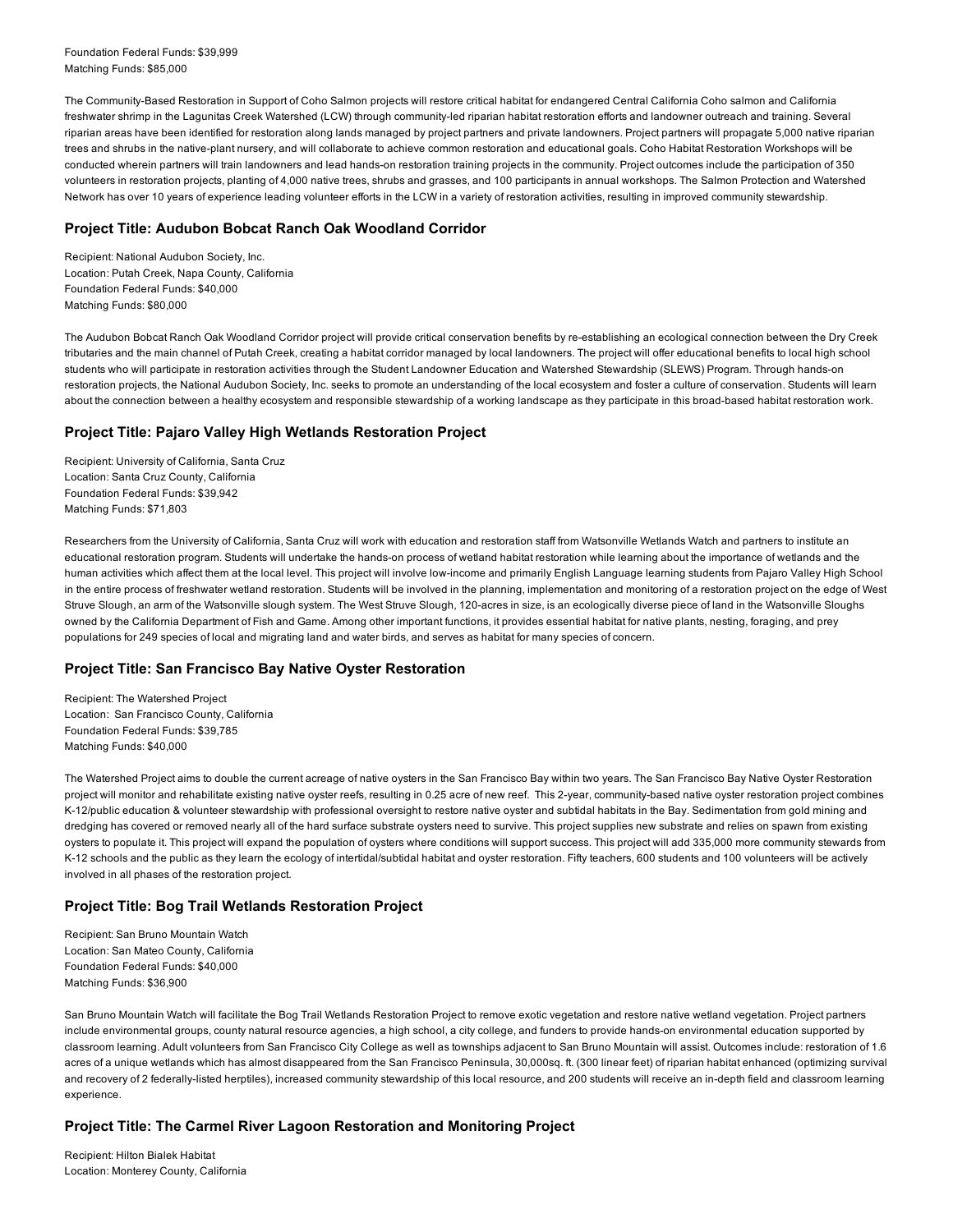Foundation Federal Funds: \$40,000 Matching Funds: \$110,000

The Hilton Bialek Habitat, partnering with the California State Parks, Hastings Natural History Reserve, the RISE program at California State University at Monterey Bay, the Carmel River Steelhead Association and the Monterey Peninsula Audubon Society will provide opportunities for 1000 underserved students per year to participate in a hands on environmental education program while performing full cycle restoration and monitoring activities. Over the next two years this project will enhance and restore 10 acres of critical riparian and wetland habitat associated with the Carmel River Lagoon. The project will not only create additional habitat for two endangered species, the California Red Legged Frog and the Steelhead Trout, but it will also provide an opportunity for students to learn about the fragile wetland ecosystem and gain valuable skills in performing scientific studies related to avian, vegetative and water quality monitoring.

#### Project Title: United Anglers of Casa Grande HS Complete Restoration Cycle

Recipient: United Anglers of Casa Grande High School Location: Adobe Creek, Sonoma County, California Foundation Federal Funds: \$40,000 Matching Funds: \$153,600

The United Anglers of Casa Grande High School (UACG) will be empowering students to become the next generation of scientific and environmental leaders. UACG seeks to repair stream habitat and rescue a species from extinction. What began in 1983 as a grassroots effort to save local Adobe Creek, the project continues to have four major goals: Complete Ecological Restoration of the entire seven-mile long creek, protect the biological diversity and genetic variability of the species that depend on the stream, implement a strategy for the hatchery-based supportive breeding program developed by UACG and their partners, develop a Fisheries Research Facility / Conservation Hatchery, and educate the community via media exposure for all its activities. Project partners include the UACG, Diablo Valley Fly Fishermen, University of California -Davis Genomic Variation Laboratory, California Department of Fish and Game, and the Dean Witter Foundation.

#### Project Title: Eco-Oakland and Eco-Richmond Environmental Education Program

Recipient: Golden Gate Audubon Society Location: Alameda and Contra Costa Counties, California Foundation Federal Funds: \$20,000 Matching Funds: \$205,500

The Golden Gate Audubon Society will restore a sensitive watershed through their unique award-winning Eco-Oakland and Eco-Richmond Program. The Eco-Oakland and Eco-Richmond Program is a year-round, hands-on, bi-lingual, environmental education program for inner-city youth and their families in East Oakland and North Richmond. The program will connect underserved youth and their families with the environment and engage them in exploring and restoring their local watershed. The program stresses place-based, experiential learning, focusing on creeks, wetlands, and beaches, and helps children and their families learn how to become environmental stewards.

#### Project Title: SY Chumash Creek and Riparian Habitat Restoration Project

Recipient: Santa Ynez Band of Chumash Indians Location: Zanja de Cota Creek, Santa Ynez Reservation, Santa Barbara County, California Foundation Federal Funds: \$20,000 Matching Funds: \$49,790

The Santa Ynez Chumash Band of Chumash Indians (Chumash) will implement creek and riparian zone restoration activities and conduct community environmental education. The Zanja de Cota Creek (ZDC), a perennial creek that runs for 1.3 miles through the Santa Ynez Reservation, contains several deposits of solid waste within its banks and creek bed. In addition, there is approximately 1 acre of Arundo donax and other noxious weeds scattered throughout the ZDC riparian zone. These environmental hazards contaminate water quality, reduce water availability, displace native habitat, harm native species, and increase the potential severity of wildfires and floods. The Chumash will partner with the U.S. Bureau of Reclamation, Bureau of Indian Affairs, Cachuma Conservation Release Board, Santa Barbara County Agricultural Commissioner's Office, Natural Resources Conservation Service, and the Cachuma Resource Conservation District to address and improve these conditions by (1) removing the solid waste from the ZDC banks and creek bed and (2) eradicating Arundo and other noxious weeds from the surrounding riparian habitat. In addition, the Chumash will promote local natural resource protection and prevent future recontamination through community education and outreach. This project will result in several cubic yards of waste removal, 1 acre of noxious weeds eradication, distribution of 500 educational pamphlets, 3 community education/outreach events, 20 volunteers, and several project-related Tribal community employment opportunities.

## Florida

## Project Title: Deadman's Island Restoration Project

Recipient: The City of Gulf Breeze Location: City of Gulf Breeze, Santa Rosa County, Florida Foundation Federal Funds: \$30,000 Matching Funds: \$30,000

The City of Gulf Breeze will construct a 1,240-foot natural oyster reef breakwater using recycled oyster shell to reduce wave action and protect the natural resources of Deadman's Island. The breakwater will protect the salt marsh, shoreline, dune ecosystem and submerged aquatic vegetation, increasing habitat for marine and terrestrial wildlife. The project engages all students in the life of an oyster and similar animals and provides greater knowledge of Pensacola Bay ecology. Partners include: school districts of Santa Rosa and Escambia Counties, Florida Department of Environmental Protection, University of West Florida, and local volunteers from Rotary and Garden clubs, Girl Scouts and Boy Scouts.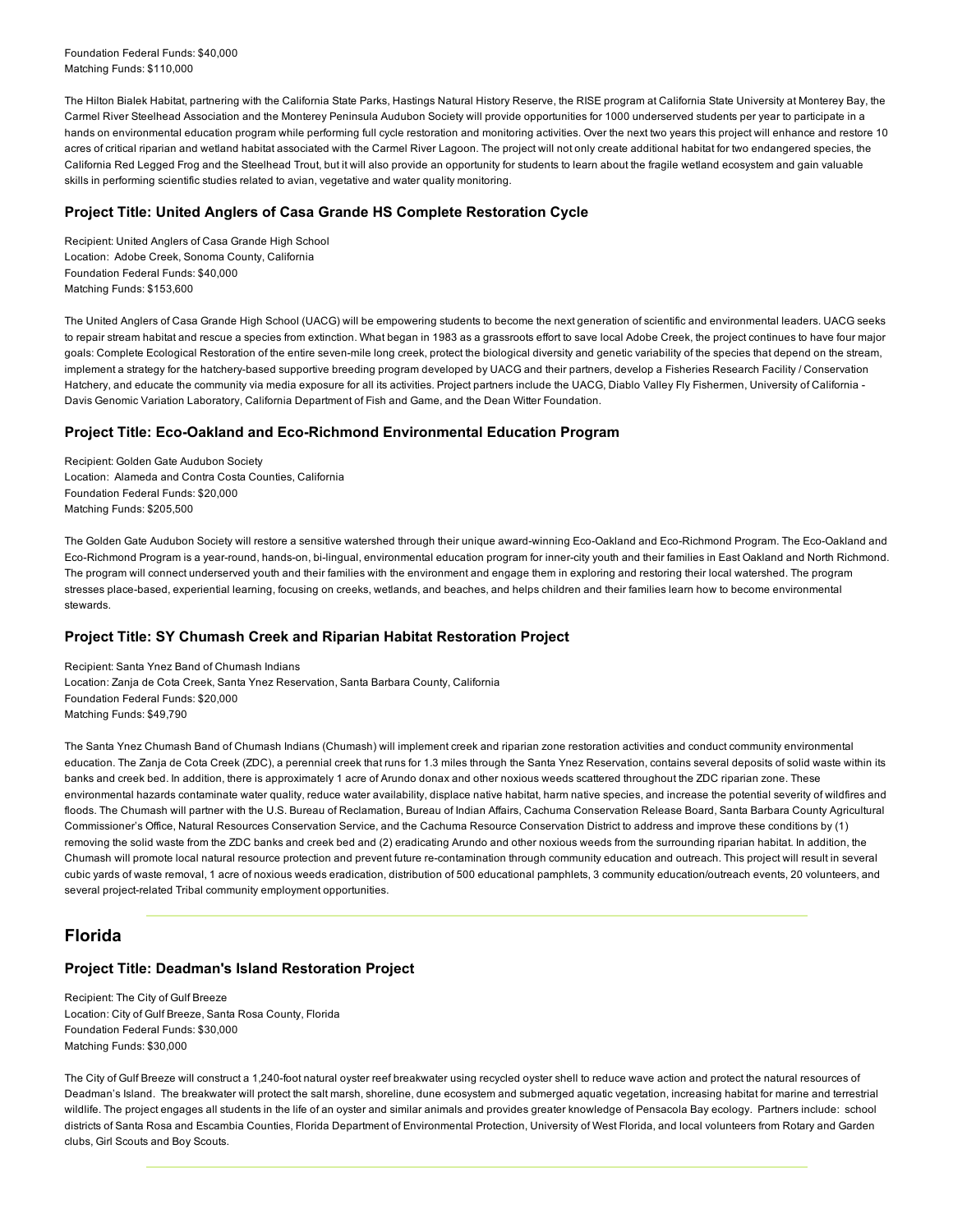## Georgia

### Project Title: Colvard Spring Habitat Restoration

Recipient: Conasauga River Alliance Location: The Conasauga River Watershed, Murray County, Georgia Foundation Federal Funds: \$14,500 Matching Funds: \$34,600

The Conasauga River Alliance will restore the heavily silted Colvard Spring by using a vacuum pump-sediment bag system. The project will use a 3"-inch hose vacuum to remove sediment and pump into filter bags on-shore which are then spread on nearby fields. Cleaning the stream will improve vital habitat for the Georgia-listed Coldwater darter. Georgia Department of Natural Resources proposes to evaluate Covard as a safe-guard population site for Tennessee yellow-eyed grass, a federal endangered wetland plant of the Limestone Ridge and Valley Province. Covard expands the Conasauga partnership base and enhances integration of land and water programs. This project builds on two previous 5-Star projects: FY06 Varnell Springs which enhanced city and school partners; and FY08 Swamp Creek Streambank project which enhanced planners, developers, and regulators. The project will result in a 1.5 acre spring pool habitat restored, potential safe-guard site for darter and plant, and a demonstration workshop for county, landowner, and resource managers.

#### Project Title: Gainesville/Hall County CWMA "Weeds, Seeds, & Deeds" Program

Recipient: Elachee Nature Science Center Location: Chicopee Woods Area Park, Gainesville and Hall County, Georgia Foundation Federal Funds: \$10,000 Matching Funds: \$21,600

The Elachee Nature Science Center will work with Hall Company Master Gardeners to restore thirty acres on the park grounds. The project will control Microstegium in the floodplains of the upper Walnut Creek Watershed, and restore damaged areas with native plants propagated from sources in the park. The project will also educate local students, teachers, and the public on the adverse impacts of exotic invasive species on native habitats and biodiversity, and encourage private citizens to identify and control exotic invasive plants. Project outcomes include: Control 30 acres of exotic invasive plants, educate over 100 students about riparian habitat and exotic invasive plants, host an Earth Day event with over 100 participants, host two Invasive Plant ID and Control Workshops for over 60 people, host two Stakeholders Meetings to bring together property owners, agencies, and the public to discuss strategies to control invasives in the watershed.

#### Project Title: Northwest Georgia wetland restoration and rare species recovery

Recipient: Georgia Plant Conservation Alliance Location: Euharlee, Bartow County, Georgia Foundation Federal Funds: \$34,590 Matching Funds: \$64,156

The Georgia Plant Conservation Alliance (GPCA) will partner with Georgia Department of Natural Resources Nongame Conservation Section, Georgia Power, Georgia Department of Transportation and USDA Forest Service to restore 11.1 acres of wetlands and riparian zones in northwest Georgia. This project will improve habitat quality, restore vegetation and remove invasive species. Populations of three rare plant species native to northwest Georgia wetlands will be protected and recovered through propagation and safeguarding at GPCA botanic gardens and in the restored wetlands. Community volunteers will participate in restoration efforts. Lesson plans, training workshops, and conservation display gardens at GPCA institutions will engage educators, students and the public in learning about the importance of wetlands in northwest Georgia and about the rare Tennessee yellow-eyed grass, Georgia alder and Virginia spirea.

#### Project Title: Putting the (native) Garden back in Garden Hills!

Recipient: Garden Hills Elementary School Location: Upper Chattahoochee, White County, Georgia Foundation Federal Funds: \$10,000 Matching Funds: \$20,300

Garden Hills Elementary School, in partnership with Atlanta Public Schools, Hands On Atlanta, the boy scouts, the Georgia Native Plant Society, Fernbank Museum and other partners, will remove invasive plants from a small urban stream and revegetate with native plants. The project will be used by the school as an outdoor classroom where students can apply the lessons they are learning about watersheds and wildlife protection. Interpretive educational signs will be posted at the site for the community to explain the importance of native plants to watersheds and wildlife.

#### Iowa

## Project Title: Chariton Creek Restoration and Education Project (IA)

Recipient: Lucas County Conservation Board Location: Franklin Township, Clarke County, Iowa Foundation Federal Funds: \$25,000 Matching Funds: \$33,502

The Lucas County Conservation Board will partner to restore a half mile reach of the impaired Chariton Creek. The project will consider the stream corridor as a complex working ecosystem with the stream channel, plant communities, habitat and land use as integral parts. The techniques used for restoration will include a riparian buffer, live stock exclusion, rock toe protection, rock riffles and invasive species removal. The Mormon Trail Science and Agriculture Departments will participate in hands-on implementation of the restoration techniques and will utilize the area for an outdoor classroom and laboratory by monitoring various biological parameters. Students will gain a sense of stewardship by actively participating in the restoration project. The improvements will increase water quality, provide habitat and promote a healthy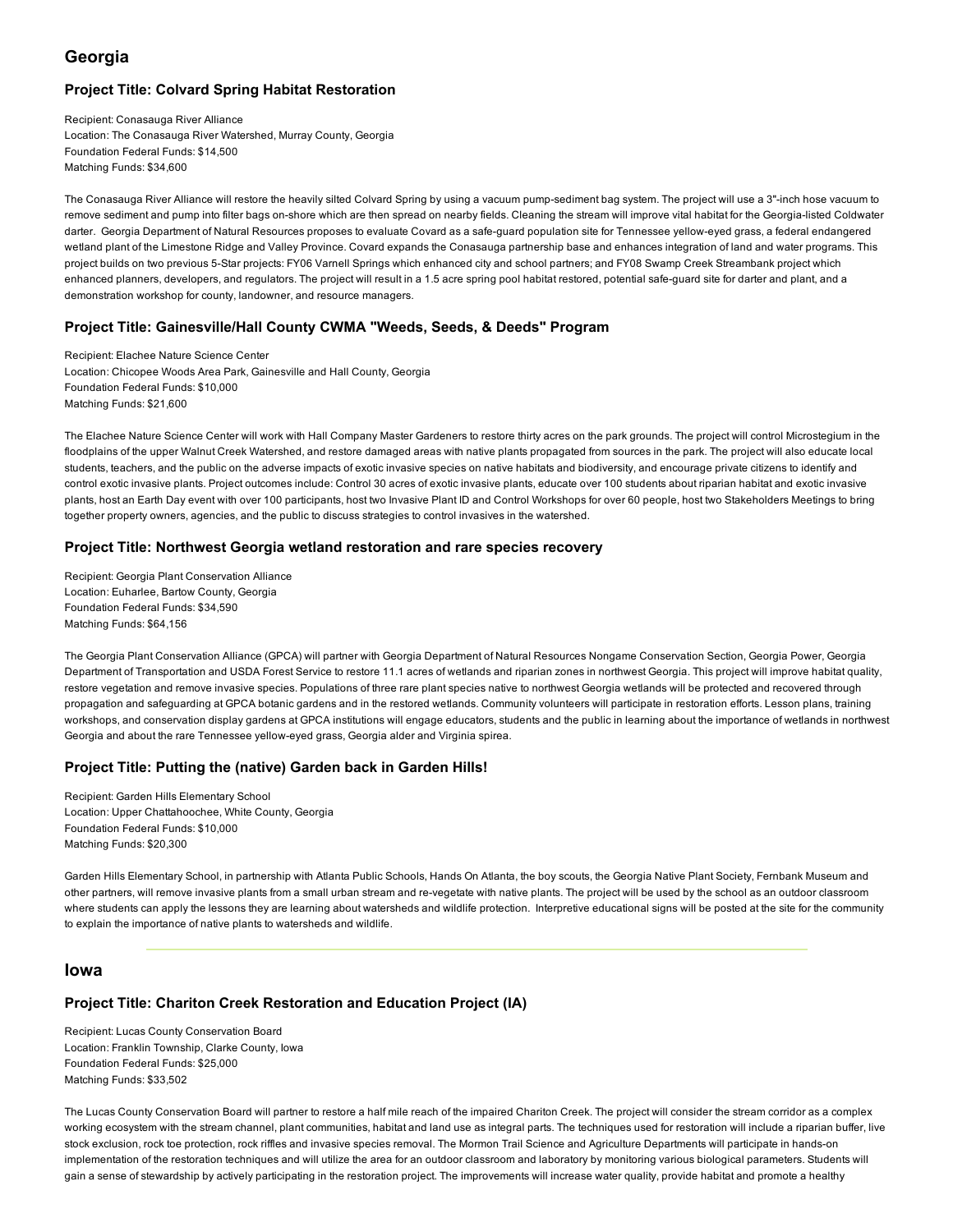sustainable pattern of land uses across the landscape. Project partners include the Mormon Trail School District, Rathbun Land and Water Alliance, Clarke County Natural Resource Conservation Service, Clarke, Decatur Wayne, and Lucas Soil and Water Conservation Districts, Fisheries Bureau of the Iowa Department of Natural Resources and local land owners.

## **Michigan**

#### Project Title: Outdoor Classroom/Nature Preserve

Recipient: City of Gladstone Location: Gladstone, Delta County, Michigan Foundation Federal Funds: \$25,000 Matching Funds: \$71,422

The City of Gladstone will work with the Natural Resources Conservation Service, Gladstone Area Schools, Upper Peninsula Conservation and Development Council, Wildlife Unlimited and local service organizations to restore and enhance 52 acres of natural wetlands within the City of Gladstone. The project entails removal of invasive species, and re-establishing the area with native plant species like White Spruce and Tamarack. An integrated trail system and observation platforms will allow wetland exploration and educational opportunities. Gladstone's Jr. High and High School will play a major role in the development of hands-on environmental education programs that will focus on the role wetlands play in water quality, wildlife habitat, and biological productivity. A Conservation Easement will be established to protect the wetland area from any future residential or commercial development. The wetland development will be incorporated into the City of Gladstone's park system and will be maintained by the city.

## Mississippi

#### Project Title: Crosby Arboretum Gum Pond Educational Exhibit Project

Recipient: The Crosby Arboretum Foundation Location: Picayune, Pearl River County, Mississippi Foundation Federal Funds: \$32,418 Matching Funds: \$32,550

The Crosby Arboretum will create a gum pond wetland exhibit and environmental education program, to serve as an outdoor classroom for area schools and the visiting public. The project will create a gum pond wetland exhibit at The Crosby Arboretum in Picayune, Mississippi to educate schoolchildren and the public on the value of these declining wetlands. The completion of this proposed exhibit will result in the first forested wetland education exhibit devoted to the interpretation of gum pond ecology in the Southern United States. The primary outcome will be the design and creation of 13,300 sq ft of newly constructed wetlands, interpretive signage and trails. The proposed Gum Pond Exhibit will be enhanced with future projected additions, and will be conserved and managed as part of State lands.

### Montana

#### Project Title: Mandeville Creek Community Education and Restoration Project

Recipient: Bozeman High School Location: Mandeville Creek, Bozeman, Gallatin County, Montana Foundation Federal Funds: \$25,000 Matching Funds: \$152,554

Bozeman High School will restore the upper and middle reaches of Mandeville Creek on the Bozeman High School and Montana State University campuses. Located in the heart of the city of Bozeman, and flowing through both the Montana State University and Bozeman High School campuses, Mandeville Creek offers an ideal setting for demonstrating proper ecological function in the rapidly urbanizing Gallatin Valley watershed. Bozeman High School, Montana State University, Mandeville Creek Restoration Work Group, Montana Watercourse and Trout Unlimited will restore aquatic habitat on 800 ft of stream on the High School campus by reducing sediment inputs, decreasing stream temperature and increasing water quality. Montana Watercourse, a statewide water education program housed at Montana State University, and Trout Unlimited will assist Bozeman K-12 teachers to develop inquiry-based curricula for Mandeville Creek, and carry out community outreach activities.

## New Mexico

#### Project Title: San Ysidro River Project

Recipient: Santa Fe Watershed Association Location: San Ysidro Park, Santa Fe County, New Mexico Foundation Federal Funds: \$25,000 Matching Funds: \$77,000

The Santa Fe Watershed Association will plant native vegetation and restore the Sante Fe River shoreline. The project will include 20 planting events with lecture, a three day hands-on restoration workshop, and class presentations. Objectives include; add bioengineered structures, fix structures damaged in previous floods to maintain newly established floodplain and banks; continue the planting of native plants to improve bank and hillside stabilization, decrease erosion, increase infiltration and provide habitat for wildlife; and create a greater awareness and appreciation of riparian habitat by engaging the community in the restoration. Partners include Santa Fe County, Dryland Solutions, Youth Allies, Agua Fria Village Association and Agua Fria Elementary School.

#### Project Title: Peloncillo Mountains Ciénega Restoration Project